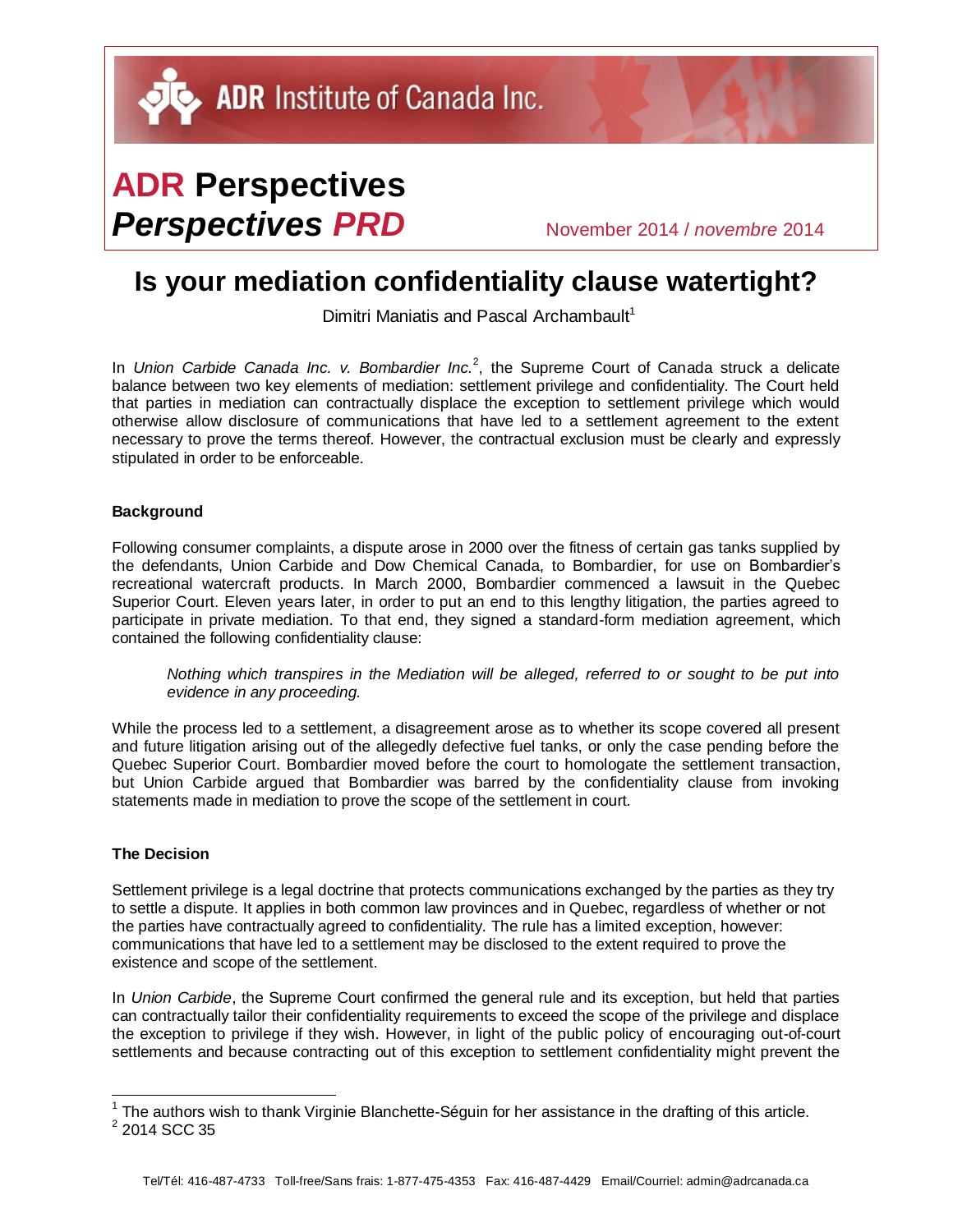parties from proving or enforcing the terms of such a settlement, their intention to do so must be clear and explicit. In effect, the Supreme Court held that there is a presumption against displacing the exception:

*[54] Where an agreement could have the effect of preventing the application of a recognized exception to settlement privilege, its terms must be clear. It cannot be presumed that parties who have contracted for greater confidentiality in order to foster frank communications and thereby promote a settlement also intended to displace an exception to settlement privilege that serves the same purpose of promoting a settlement. Parties are free to do this, but they must do so clearly. To avoid a dispute over the terms of a settlement, they may also choose to stipulate that, to be valid, any settlement agreed to in the mediation must be immediately put into writing. [...]* 

The Court then examined the nature of the mediation agreement and the circumstances in which it was formed: it was a boiler-plate contract signed without modifications on the eve of the mediation. The Supreme Court found that it was clear that the parties intended to be bound by confidentiality for anything that might transpire in mediation, but that there was no evidence that the parties thought they were deviating from the settlement privilege (and the exception to it) that usually applies. Absent an express provision to the contrary, the Court concluded that it would be unreasonable to assume that the parties have renounced their right to prove the terms of the settlement.<sup>3</sup> The Supreme Court summarized its analysis and core finding as follows:

*[62] On its face, the mediation contract at issue in the case at bar shows a common intention on the part of the parties to be bound by confidentiality in respect of anything that might transpire in the course of the mediation. But the question to be answered is more specific and concerns an incidental aspect of the contract, for which the common intention of the parties is not immediately clear: Was the confidentiality clause intended to exceed the protection of the common law settlement privilege and, more specifically, to displace the exception to that privilege that applies where a party seeks to prove the existence or the scope of a settlement? I find that a review of the nature of the contract, of the circumstances in which it was formed and of the contract as a whole reveals that the parties did not intend to disregard the usual rule that settlement privilege can be dispensed with in order to prove the terms of a settlement.*

### **Commentary**

In its decision, the Supreme Court tried to reconcile the fundamental principles of party autonomy and freedom of contract with the public policy of encouraging alternative dispute resolution and out-of-court settlements. The fulcrum in this balance is the confidentiality clause itself, and whether it expressly and clearly displaces the exception to settlement privilege. In deciding whether it does, regard must be had to the rules of contractual interpretation.

Of course, it is true that beyond the words on paper, a court interpreting a contract must also take into account the nature of the contract, the circumstances in which it was formed, the interpretation which has already been given to it by the parties or which it may have received, and usage. $4$  Yet, in coming to its conclusion in this case, the Supreme Court seems to have downplayed another well-established principle: a clear contractual provision does not require any interpretation to begin with.<sup>5</sup> As the Quebec Court of Appeal recently put it:

.

 3 *Ibid.*, at paras. 64 and 65

<sup>4</sup> Art. 1426 C.c.Q.; *Sobeys Quebec inc. v. Coopérative des consommateurs de Sainte-Foy*, 2005 QCCA 1172, para. 59.<br><sup>5</sup>. Ioan Lauja B.

Jean-Louis Beaudoin & Pierre-Gabriel Jobin, *Les obligations*, 7th ed., (Cowansville, Qc: Yvon Blais) at 491. See e.g. *Bisignago c. Système électronique Rayco ltée*, 2014 QCCA 292; *Bastien c. Piché*, 2002 R.D.I. 51 (CA); *Fortier c. Bertrand*, 1997 CanLII 10588 (QC CA)